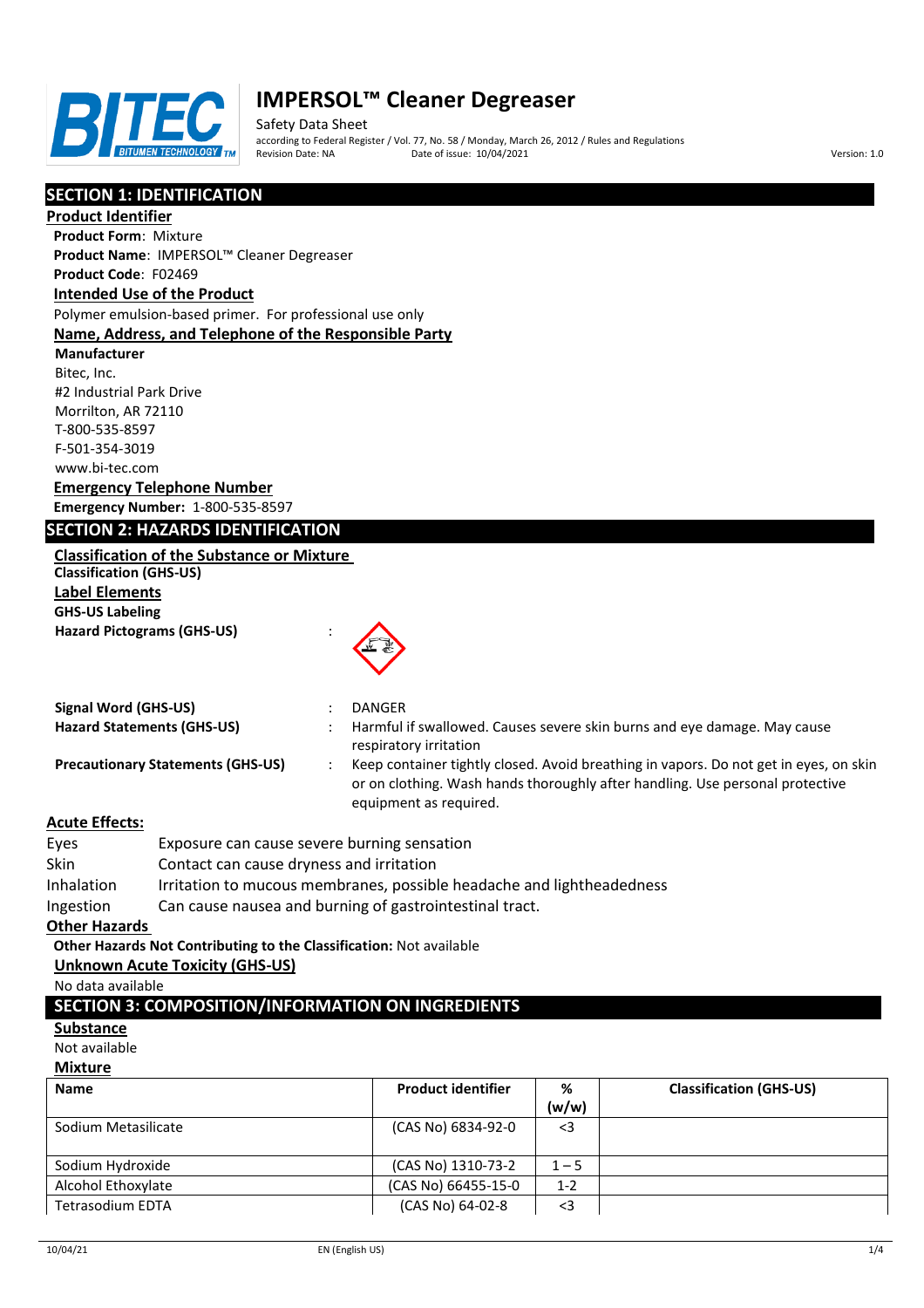#### Safety Data Sheet

According to Federal Register/Vol. 77, No. 58/Monday, March 26, 2012/Rules and Regulations

## **SECTION 4: FIRST AID MEASURES**

## **Description of First Aid Measures**

**First-aid Measures General**:

**First-aid Measures After Inhalation**: Remove victim to fresh air.

**First-aid Measures After Skin Contact**: Wash well with water. Launder clothing before reuse.

**First-aid Measures After Eye Contact**: Flush with water for at least 15 minutes, call a physician immediately

**First-aid Measures After Ingestion**: Do not induce vomiting. Give several glasses of water. Never give anything to an unconscious person orally. Seek immediate medical attention.

## **SECTION 5: FIRE-FIGHTING MEASURES**

#### **Extinguishing Media**

**Suitable Extinguishing Media:** Use extinguishing measures that are appropriate to local circumstances and the surrounding environment.

**Unsuitable Extinguishing Media:** Not available

**Special Hazards Arising from the Substance or Mixture**

**Fire Hazard:** Not considered flammable but may burn at high temperatures.

**Explosion Hazard:** Product is not explosive.

**Reactivity:** Hazardous reactions will not occur under normal conditions.

#### **Advice for Firefighters**

**Precautionary Measures Fire:** Not available

**Firefighting Instructions:** Exercise caution when fighting any chemical fire.

**Protection During Firefighting:** Do not enter fire area without proper protective equipment, including respiratory protection.

Hazardous Combustion Products: Carbon oxides (CO, CO<sub>2</sub>).

**Reference to Other Sections**

Refer to section 9 for flammability properties.

#### **SECTION 6: ACCIDENTAL RELEASE MEASURES**

#### **Personal Precautions, Protective Equipment and Emergency Procedures**

**General Measures**: handle in accordance with good industrial hygiene and safety practice.

**For Non-emergency Personnel**

**Protective Equipment:** Use appropriate personal protection equipment (PPE).

**Emergency Procedures:** Evacuate unnecessary personnel.

**For Emergency Responders**

**Protective Equipment:** Equip cleanup crew with proper protection.

**Emergency Procedures:** Ventilate area.

#### **Environmental Precautions**

Prevent entry to sewers and public waters.

#### **Methods and Material for Containment and Cleaning Up**

**For Containment:** Contain with dikes or absorbents to prevent migration and entry into sewers or streams. Absorb and/or contain spill with inert material.

**Methods for Cleaning Up:** Clear up spills immediately and dispose of waste safely.

**Reference to Other Sections**

See Heading 8, Exposure Controls and Personal Protection.

## **SECTION 7: HANDLING AND STORAGE**

#### **Precautions for Safe Handling**

**Hygiene Measures:** Handle in accordance with good industrial hygiene and safety procedures. Wash hands and other exposed areas with mild soap and water before eating, drinking, or smoking and when leaving work.

#### **Conditions for Safe Storage, Including Any Incompatibilities**

**Storage Conditions:** Store in a well-ventilated place. Keep container tightly closed. Store locked up. Do not freeze.

**Incompatible Materials:** Strong acids. Strong oxidizers.

**Storage Area:** Store locked up. Store in a well-ventilated place. Keep cool.

**Special Rules on Packaging:** Keep only in original container.

**Specific End Use(s)**

Urethane roof coating. For professional use only.

## **SECTION 8: EXPOSURE CONTROLS/PERSONAL PROTECTION**

#### **Control Parameters**

**Sodium Hydroxide (1310-73-2)**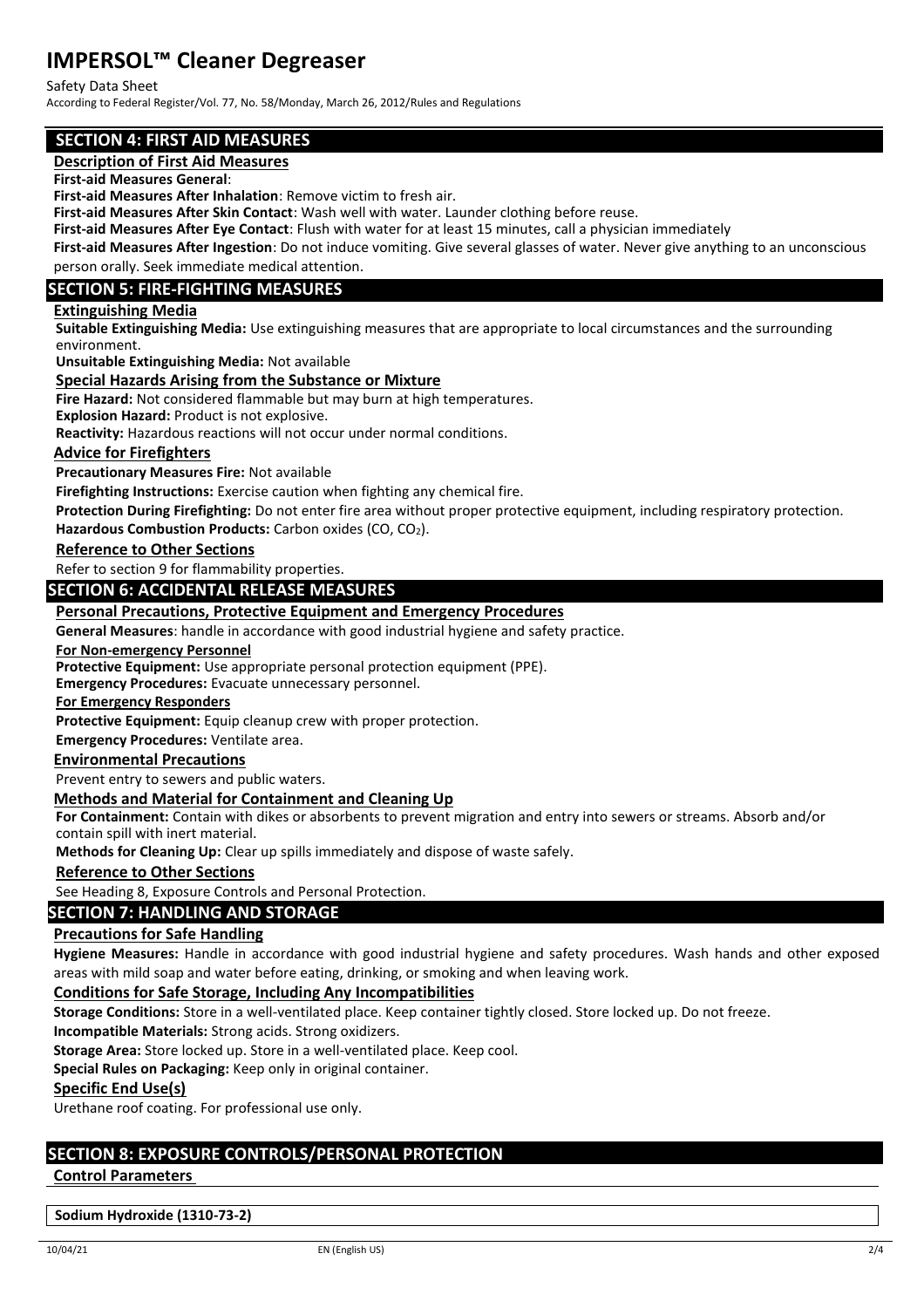#### Safety Data Sheet

According to Federal Register/Vol. 77, No. 58/Monday, March 26, 2012/Rules and Regulations

| USA OSHA | <b>OSHA PE</b><br>(TWA)<br>$\cdot$ ) (mg/m <sup>3)</sup> | mg/m <sup>2</sup><br><u>.</u> |
|----------|----------------------------------------------------------|-------------------------------|
|----------|----------------------------------------------------------|-------------------------------|

#### **Exposure Controls**

**Appropriate Engineering Controls:** Emergency eye wash fountains and safety showers should be available in the immediate vicinity of any potential exposure.

**Personal Protective Equipment:** Gloves. Protective goggles.



**Hand Protection:** Wear chemically resistant materials and fabrics.

**Eye Protection:** Chemical goggles or safety glasses. Face shield.

**Skin and Body Protection:** Wear suitable protective clothing.

**Respiratory Protection:** If exposure limits are exceeded or irritation is experienced, NIOSH approved respiratory protection should be worn.

**Environmental Exposure Controls:** Do not allow the product to be released into the environment.

**Consumer Exposure Controls:** Do not eat, drink, or smoke during use.

## **SECTION 9: PHYSICAL AND CHEMICAL PROPERTIES**

**Information on Basic Physical and Chemical Properties** 

| <b>Physical State</b>            | Liguid                                 |
|----------------------------------|----------------------------------------|
| Appearance                       | Blue                                   |
| Odor                             | Slight                                 |
| <b>Boiling Point</b>             | : $>100^{\circ}$ C ( $>212^{\circ}$ F) |
| рH                               | 13.0-14.0                              |
| <b>Auto-ignition Temperature</b> | : <400°F / <204°C                      |
| <b>Vapor Density</b>             | ->1                                    |
| <b>Specific Gravity</b>          | 1.075                                  |

## **SECTION 10: STABILITY AND REACTIVITY**

**Reactivity:** Hazardous reactions will not occur under normal conditions.

**Chemical Stability:** Stable.

**Possibility of Hazardous Reactions:** None under normal processing.

**Conditions to Avoid:** Contact with incompatibilities

**Incompatible Materials:** Strong oxidizing reagents. Acids.

**Hazardous Decomposition Products:** None under normal use.

#### **SECTION 11: TOXICOLOGICAL INFORMATION**

#### **Information on Toxicological Effects - Product**

**Acute Toxicity:** Not classified.

**LD50 and LC50 Data:** Not available.

**Skin Corrosion/Irritation:** Causes skin irritation.

**Serious Eye Damage:** Causes serious eye irritation.

**Respiratory or Skin Sensitization:** Not classified.

**Germ Cell Mutagenicity:** Not classified.

**Teratogenicity:** Not available.

**Carcinogenicity:** Not classified.

**Specific Target Organ Toxicity (Repeated Exposure):** Not classified.

**Reproductive Toxicity:** Not classified.

**Aspiration Hazard:** Not classified.

**Specific Target Organ Toxicity (Single Exposure):** Not classified.

#### **Information on Toxicological Effects – Ingredient(s)**

There is no toxicological data for this product as a whole. Based on relevant ingredients with known acute toxicity, theacute toxicity estimate using the additive formula (ATE) has been determined.

#### **Acute Toxicity**

| <b>Test</b> |                   | <b>Results</b> | <b>Basis</b>                         |
|-------------|-------------------|----------------|--------------------------------------|
| Dermal      |                   | 13,517mg/kg    | ATE determined practically non-toxic |
| Oral        |                   | 4,155 mg/kg    | ATE determined practically non-toxic |
|             | <b>Inhalation</b> | $95$ mg/m      | ATE determined practically non-toxic |